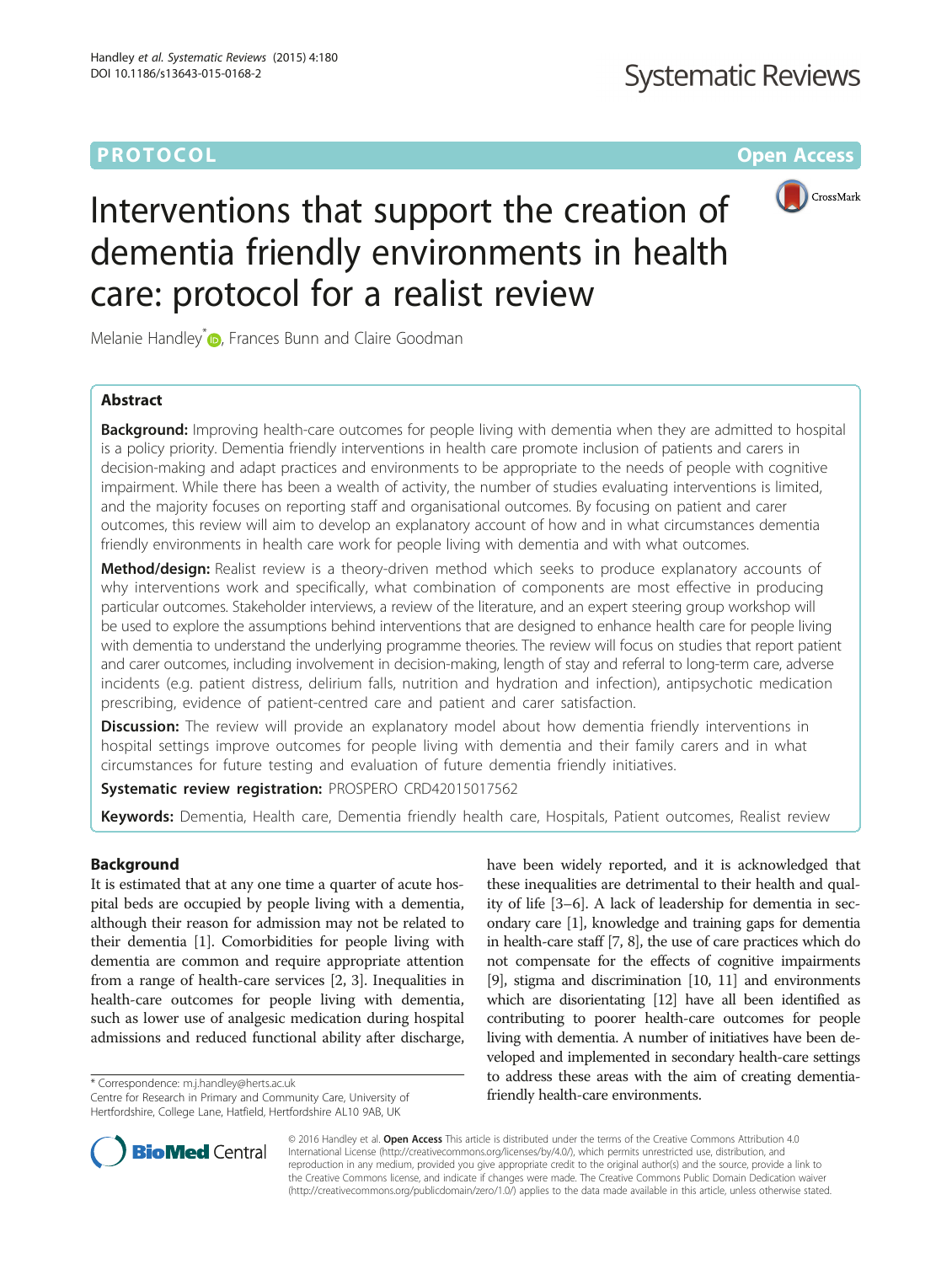#### Dementia friendly

The concept of 'dementia friendly' has been used to describe initiatives aimed at increasing the inclusion of people living with dementia in daily life and raising awareness of the issues they face among the wider population [\[13](#page-6-0)]. In its application to health-care settings, the concept of dementia friendly aims for the care and treatment of patients to be appropriate to their needs and of an equivalent standard expected by any patient [\[14](#page-6-0)]. Dementia friendly health care promotes inclusion of the person living with dementia and their carer in care and treatment discussions and decisions, with the aim of increasing positive outcomes for both [[15\]](#page-6-0). In England, the Prime Minister's dementia challenge [[16\]](#page-6-0) identified a number of areas for improvement in health care for people living with dementia and their carers. This included diagnosis rates, access to care, treatment support and information, coordination of care, admission and readmission to hospital, admissions to care homes and post-diagnosis support. Fundamental to addressing these challenges are multi-component interventions that educate staff in dementia awareness and care, improve health-care environments and increase access to relevant services ensuring people living with dementia and their carers are supported throughout the course of their condition (see Table 1).

## Evidence on problems experienced by people living with dementia and their carers and interventions

People living with dementia on entering hospital are at greater risk of adverse events, such as falls, poor nutrition and hydration, infections and delirium. If these occur during a hospital admission, they are likely to impact on the length of stay and may result in reduced function for the person [[17](#page-6-0)–[19](#page-6-0)]. Studies indicate people living with dementia admitted to hospital will stay at least an additional 4 days when compared with patients admitted for similar reasons and with similar profiles who do not have dementia [\[4](#page-6-0), [20, 21\]](#page-6-0).

It is also acknowledged that people living with dementia experience exclusion from decisions about their care and treatment [\[22\]](#page-6-0). A dementia friendly health-care environment, ideally, promotes and supports decision-making by people living with dementia and, as part of that process, involves their carers [[23](#page-6-0), [24\]](#page-6-0). Strategies that address inclusion include communication skills training for staff, the use of tools which document the preferences of the patient with dementia and practices that encourage partnership working between health-care professionals and family carers [\[25](#page-6-0)–[27](#page-6-0)].

Few studies have evaluated interventions to improve health care for people living with dementia and their carers [[28](#page-6-0)]. Evaluations have mostly focus on staff education, adaptions to models of service delivery and environmental

| Outcomes <sup>a</sup>                     | Achieved through                                                                                                                                             |  |  |  |
|-------------------------------------------|--------------------------------------------------------------------------------------------------------------------------------------------------------------|--|--|--|
| Skilled staff with time to care           | • Staff training focused on dementia awareness                                                                                                               |  |  |  |
|                                           | · Support and reinforcement of skills in dementia care from clinical dementia leads                                                                          |  |  |  |
|                                           | · Identifying dementia champions as a resource for staff                                                                                                     |  |  |  |
|                                           | • Attention to staffing levels and staff mix                                                                                                                 |  |  |  |
| Partnership working with carers           | • Assessment and communication tools that include carer knowledge and opinion                                                                                |  |  |  |
|                                           | • Flexible visiting hours for carers                                                                                                                         |  |  |  |
|                                           | • Assessment of carers' needs                                                                                                                                |  |  |  |
| Assessment and early identification       | • Use of incentives for staff to complete training identify people in need of assessment                                                                     |  |  |  |
|                                           | • Screening and assessment tools                                                                                                                             |  |  |  |
|                                           | • Protocols and pathways                                                                                                                                     |  |  |  |
|                                           | • Clinical reviews of medication                                                                                                                             |  |  |  |
| Individualised care (person-centred care) | • Assessment and documentation that focuses on the person's biography, preferences and priorities<br>and retained abilities                                  |  |  |  |
|                                           | • Activities to support social engagement and inclusion in everyday activities                                                                               |  |  |  |
|                                           | • Access to dementia and palliative care specialists who can quide staff in the provision of good<br>quality care                                            |  |  |  |
| Environments that are dementia friendly   | • Environments that promote independence by being safe to walk around and navigate                                                                           |  |  |  |
|                                           | • Environments that are not confusing to a person living with dementia (e.g. shiny floors can be<br>perceived as water, use of patterns and colour contrast) |  |  |  |
|                                           | • Limiting ward moves during admission to minimise distress                                                                                                  |  |  |  |

**Table 1** Dementia friendly health-care environments: anticipated outcomes and ways they might be achieved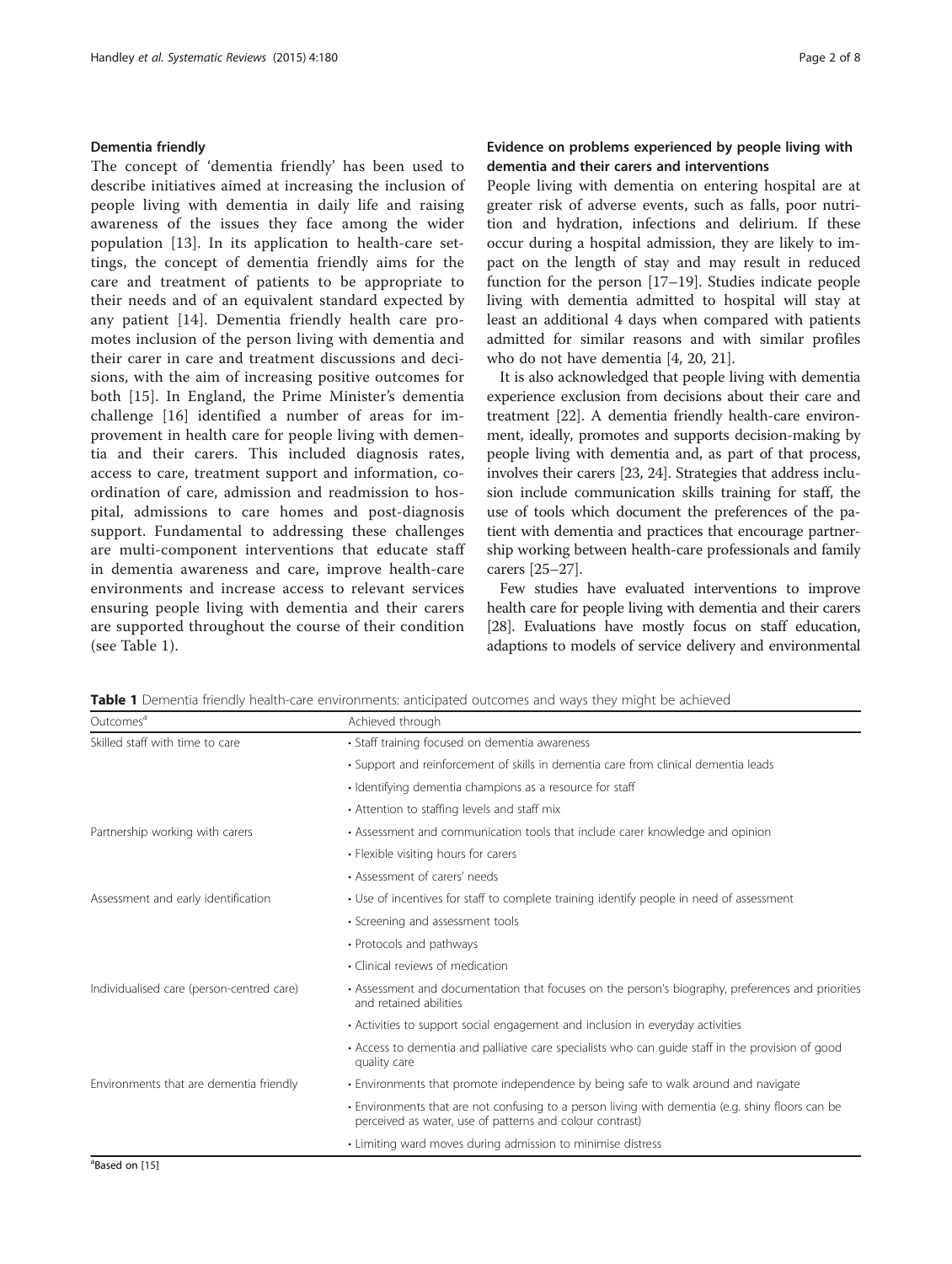changes to acute settings [\[29](#page-6-0)–[33](#page-7-0)]. Primarily, they have reported staff and organisational outcomes, such as improved staff confidence and knowledge of dementia, economic costs, length of admission, readmission rates and place of discharge, with patient and carer outcomes more rarely operationalised or reported.

Approaches or interventions that show promise but have not been empirically tested to assess impact on patient outcomes are those which aim to improve communication between clinical staff and the carer (such as Alzheimer's Society's This is me booklet), the introduction of activities coordinators on hospital inpatient wards, and the use of dementia champions as change agents [\[8](#page-6-0), [34](#page-7-0), [35](#page-7-0)]. These are rarely used in isolation and are often adapted to meet the needs of the local context, meaning interventions are multicomponent and context sensitive. Understanding the components of interventions that support patient outcomes, such as reduced distress, increased recovery, participation in care and the promotion of independence, can help to develop an explanatory account of what works in what circumstances.

Realist approaches are theory-driven and recognise that interventions themselves are not the cause of change; it is the resources that the intervention provides and reaction to those resources by the people that use them that generates change [[36\]](#page-7-0). The effectiveness of programmes to address the known problems of being a patient with dementia is recognised as contingent not only on specific training (for example) in being dementia aware but also on 'contextually situated decision-making' [[37\]](#page-7-0).

#### Aims and objectives

The overall aim is to identify features or mechanisms of programmes and approaches that aim to make health-care delivery in secondary health-care settings more dementia friendly, provide a context-relevant understanding of the mechanisms by which interventions achieve different outcomes for people living with dementia and their family carers and make explicit the barriers and facilitators to implementation. Specifically, we will

- 1. Identify how dementia friendly interventions are thought to achieve the desired patient and carer outcomes
- 2. Identify the perceived enablers and inhibiters for the creation of dementia friendly health-care environments
- 3. Identify what is it about dementia friendly healthcare interventions that works for people living with dementia and their carers, in what circumstances and why.

#### Methodological approach

This review draws on the assumptions of realist theory [[38](#page-7-0), [39](#page-7-0)] and linked ideas of critical realism [\[40\]](#page-7-0). Interventions implemented into health care rely on human agency to effect change. The realist approach suggests that the resources provided by the intervention and the context it is implemented have the ability to produce a limited number of potential responses to the intervention which will impact on the outcomes. A knowable, independent reality will constrain the way an individual reacts to an intervention, whether they are aware of these influences or not [[41](#page-7-0)]. It is important to understand these phenomena when seeking to explain why an intervention has worked or not. Interventions in health care are invariably multicomponent and complex in design allowing for a spectrum of outcomes to occur under different conditions, from successful to unsuccessful implementation. By focusing on the building, testing and refinement of theory, realist review approaches are able to incorporate the diversity of outcomes to provide an explanatory account of the key features which enable or inhibit the effectiveness of an intervention [\[36](#page-7-0)].

Realist review assumes evidence that is relevant and is available from diverse sources, offering a way of synthesising different literature including policy documents, organisational presentations, empirical evidence and editorials, and primary studies which utilise a variety of methods for evaluating complex social interventions [\[42](#page-7-0)–[44](#page-7-0)]. It is an iterative process that builds and refines theory throughout the process. This review will follow RAMESES standards [[39, 45\]](#page-7-0).

#### Methods/design

Interviews with stakeholders, a review of the literature and an expert steering group workshop will be used to explore theoretical assumptions about why and how interventions that promote dementia friendly healthcare work (or not) in secondary health-care settings, how they work with different populations and what are the significant mechanisms for change. There are a number of ways to conceptualise the development of dementia friendly environments in health care, and it is likely that the review will be informed by theoretical work on the following:

- Human rights and social model of disability framework [\[46](#page-7-0)–[50](#page-7-0)] that are focused on the adaption of current models of care in order to promote inclusion and engagement
- Organisational theories of change perspectives [\[51](#page-7-0), [52](#page-7-0)] that focus on the way that values and beliefs defined at a strategic level are embedded across the workforce in order to appropriately meet the needs of people living with dementia and improve the efficiency of services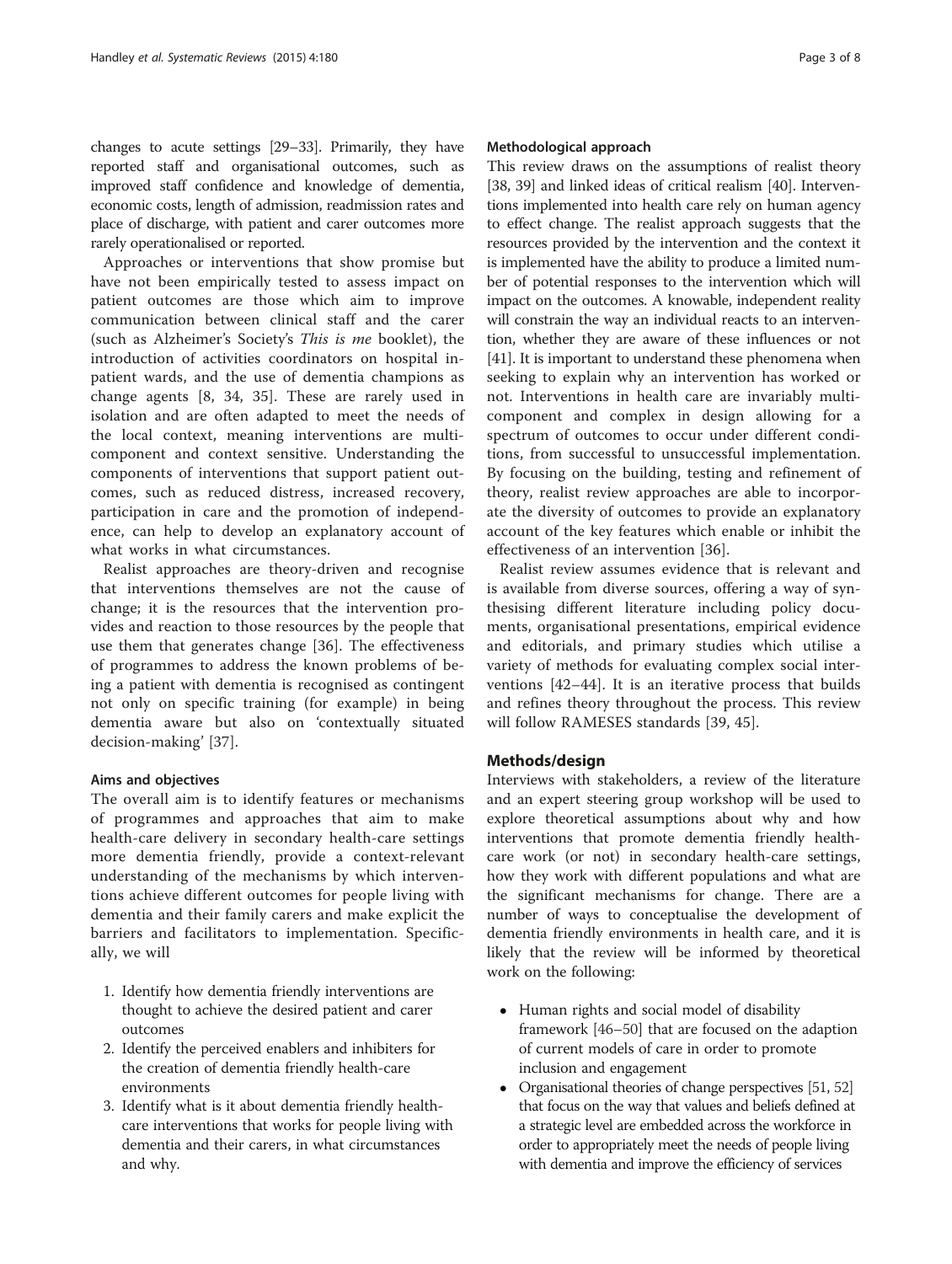- Perceptions of the roles clinicians, patients and carers hold [[53](#page-7-0)] and approaches that contribute to breaking down boundaries and barriers to promote shared decision-making for the person living with dementia and their carer, where their insights of living with the condition are valued [[54](#page-7-0)].
- Educational theories for change where increasing the awareness of dementia in the health-care workforce will lead to a critical consciousness that can be further harnessed to transform services [[55](#page-7-0), [56](#page-7-0)].

#### Stages of the realist review

There are three overlapping and iterative phases to this realist review (Table 2). These phases do not necessarily follow a linear format. Sources are identified and revisited, new evidence can be incorporated and inclusion criteria can be expanded to include transferable learning throughout the process in order to develop credible theories for how and why an intervention works.

#### Phase 1

#### Defining the scope of the review: concept mining and theory development

In phase 1, we will undertake a preliminary scoping of a selection of key literature (e.g. relevant descriptions and evaluations of dementia friendly initiatives in health-care settings). We will map the range of international healthcare-based interventions, explore their underlying rationale,

| <b>Table 2</b> Phases of realist review |  |  |  |  |  |
|-----------------------------------------|--|--|--|--|--|
|-----------------------------------------|--|--|--|--|--|

• Defining the scope of the review: concept mining and theory development

Interviews with stakeholders

Scoping the literature

Mapping key programme theories

Prioritising key programme theories

Phase 2

Phase 1

• Search for primary studies

Defining search terms

Search strategy

Study screening

• Selection and appraisal of documents

Inclusion and exclusion criteria

• Data extraction

Phase 3

• Analysis and synthesis

• Dissemination

Expert steering group

Additional dissemination methods

detail the resources, such as training or communication tools the intervention provides and explore how the interventions are supposed to work. This will inform the identification of context-mechanism-outcome configurations that inform the articulation of prominent programme theories and help to refine the search strategy for the detailed review in phase 2.

Key word searches will be performed using PubMed and CINHAL to identify the broad spectrum of work. Google Scholar will be used to identify grey literature. As initiatives may predate recent policy documents (such as the National Dementia Strategy [\[57](#page-7-0)], the Prime Minister's dementia challenge [[16\]](#page-6-0) and the Alzheimer's Society's dementia friendly communities [\[13](#page-6-0)]), search terms will be chosen to reflect the variety of ways in which 'dementia friendly' initiatives might be interpreted or implemented. Potential terms include the following:

'dementia friendly' 'dementia friendly AND health care' 'dementia appropriate AND health care' 'dementia awareness AND health care' 'dementia person-centred care AND health care' 'dementia champions' 'dementia AND liaison' 'dementia AND ward' 'dementia education' 'dementia training' 'dementia nurse specialist' 'dementia lead\*'

Searches will be time limited to between 2000 and 2015 to reflect the impact of the work of Kitwood [[58](#page-7-0)] in person-centred care. This has become the accepted best practice model of care for people living with dementia and has influenced dementia practice; moving away from a purely biomedical view to one that incorporates the effect of social factors. Searches will be restricted to English language. No other restrictions will apply.

In addition, in order to understand the underlying assumptions or theories that inform dementia friendly initiatives in health care and how effectiveness is defined, we will undertake semi-structured telephone or face-toface interviews with up to 15 purposively sampled stakeholders. These will include commissioners, clinicians, academics with expertise in dementia care research and people living with dementia and their family carers. Stakeholder interviews will be conducted with a topic guide and, with permission, digitally recorded. Interviews will be analysed with framework analysis using the five steps identified by Ritchie and Spencer [[59\]](#page-7-0): familiarisation, identifying a thematic framework, indexing, charting and mapping and interpretation.

Evidence from the literature will be coded and organised into if-then statements to develop a conceptual framework [[60](#page-7-0)]. Data from the interviews and literature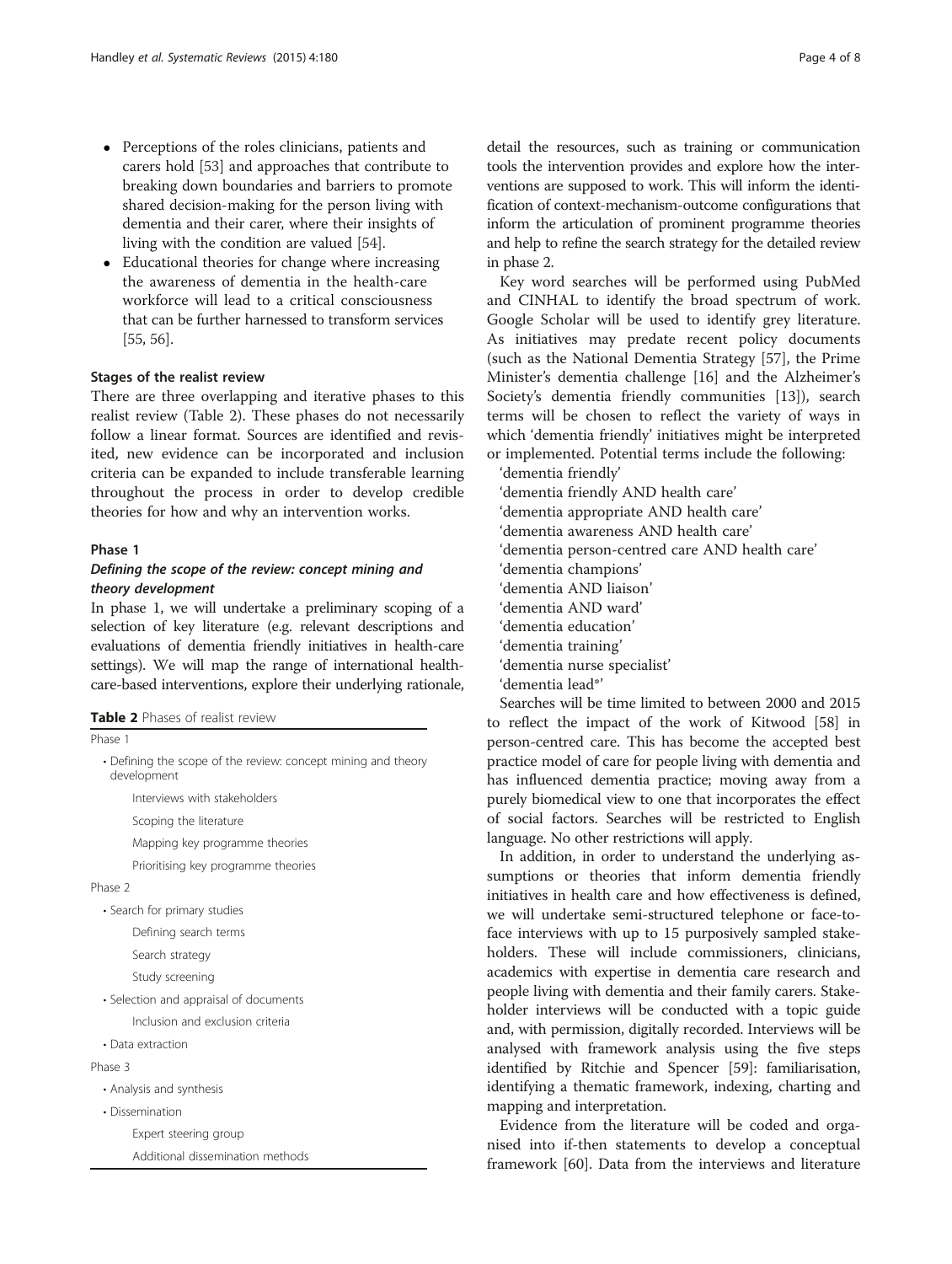will be used to identify context-mechanism-outcome configurations which can be used to develop possible programme theories for testing in phase 2.

#### Phase 2

## Retrieval and review

The inclusion criteria will be refined in light of the emerging data and the theoretical development in phase 1 but are likely to include evidence sources that cover the following:

- People with mild, moderate or advanced dementia of any type, e.g. Alzheimer's disease, vascular dementia, Lewy body dementia, Parkinson's disease dementia, fronto-temporal dementia and alcoholrelated dementia
- Studies of any intervention or initiative designed to make secondary health-care settings more 'dementia friendly'. This might include those which promote the inclusion and engagement of people living with dementia and their family carers, which adapt care practices and/or the environment to reduce adverse incidents and promote independence, or which establish roles with the specific remit of improving outcomes for people living with dementia
- Studies that provide evidence on barriers and facilitators to the implementation and uptake of interventions designed to make healthcare environments in secondary care more dementia friendly
- Studies that offer opportunities for transferable learning. For example, studies in hospitals that aim to reduce health-care inequalities in other vulnerable groups, such as people with learning disabilities or mental health issues, or those outside of health care (e.g. Healthy Cities) if they have included older people living with dementia and are drawing on similar principles of engagement and delivery to achieve equivalent outcomes (e.g. inclusion and access).

Outcomes The primary aim of dementia friendly health care is to improve the health and wellbeing of people living with dementia and their family carers and to ensure equity of access and treatment [\[14](#page-6-0), [61\]](#page-7-0). This review, therefore, will only include studies that report patient and carer outcomes. These outcomes will be established by the project team as an iterative process but are likely to include the following: (1) patient and carer involvement in decision-making, (2) length of hospital stay, (3) occurrence of adverse incidents (e.g. falls, nutrition and hydration, infection and delirium), (4) use of antipsychotic medication, (5) needs assessment (for patient and carer), (6) patient and carer satisfaction and (7) access to care.

These outcomes are not only important for maintaining health and function for people living with dementia but also for ensuring their choices and rights are respected and supported in an appropriate way.

Searching for relevant studies Search terms from phase 1 will be extended to reflect the theories that emerge from the initial scoping of the literature and to ensure we capture the range of potential interventions and theories. If necessary, search terms will be broadened to include groups of patients other than people living with dementia. This would enable us to capture insights from literature pertaining to elements of the programme theory and to build a more refined understanding of the interacting features. While studies will not be limited to the UK, as the international literature will provide important evidence for theoretical understanding, they will be limited to those available in English language and which are likely to be relevant to UK systems of health care.

Search strategy An example of the search terms for PubMed is given in Table 3. Search terms will be entered into the following electronic databases: Cochrane Library (including CENTRAL, CDSR, DARE, HTA), CINAHL, PubMed, NHS Evidence and Scopus.

Additionally, databases from disciplines outside health care will be searched to reflect the dominant fields of the theory. For example, if the theory has a focus on organisational change, databases with a focus on education (e.g. Education Research Complete, ERIC) and human resources (e.g. XpertHR) will be searched.

The following extensive lateral search techniques will be used:

- Interrogating reference lists of relevant reviews and primary studies
- Snowballing (forward and backward citation tracking) [[62](#page-7-0)]
- Key word searches in Google Scholar
- Searching of grey literature
- Searching the websites of charities, user groups and patient and carer associations, such as Alzheimer's

#### Table 3 Search terms for phase 2

Following the scoping in phase 1, phase 2 search terms will be refined to reflect the theory under investigation. For example, an emerging theory about organisational processes in change management would generate search terms of

'change agent' 'change management' 'knowledge translation' 'opinion leader' 'knowledge transfer'

In PubMed, these would be operationalised using Boolean terms:

hospital AND (change agent OR change management OR knowledge translation OR opinion leader OR knowledge transfer)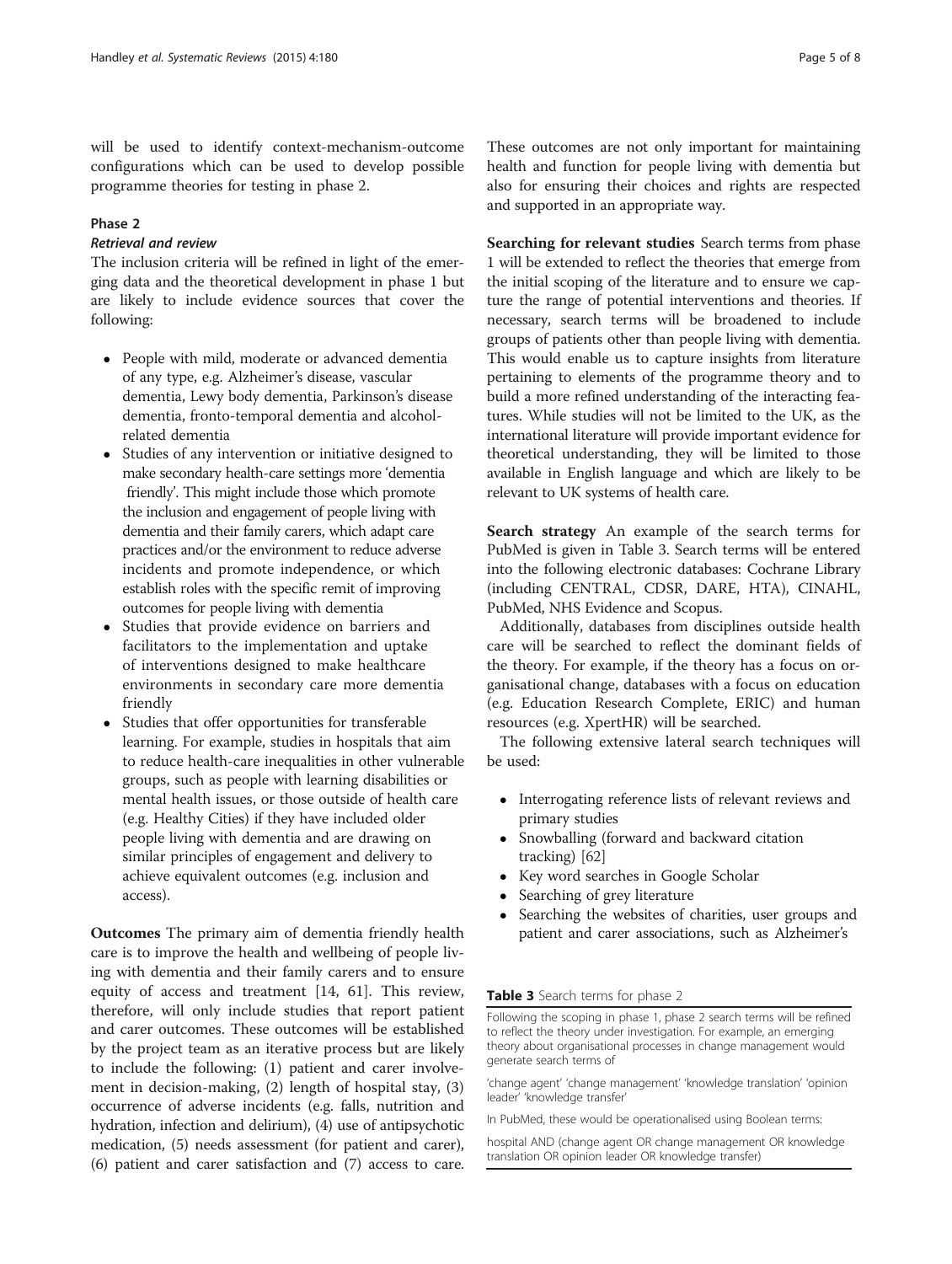Society, Dementia Action Alliance, Age UK and Carers UK.

Searches will continue throughout the synthesis as realist review is an iterative process. Additional studies will be used to refine theory development until theoretical saturation has been achieved [[63](#page-7-0), [64](#page-7-0)].

Study screening and data extraction Search results will be downloaded into bibliographic software and, where possible, duplicates deleted. Studies will initially be screened by title and abstract for relevance to the research questions by one reviewer (MH). Full texts of potentially relevant manuscripts will be screened for inclusion based on whether they demonstrate both relevance (whether the study has contributed to specific propositions relevant to the programme theory building and testing) and rigour (that the evidence used is of sufficient quality to help clarify the particular proposition it is being used to address) [\[36](#page-7-0), [39](#page-7-0)]. These decisions will continue throughout the synthesis as their relative contribution to the programme theory is assessed throughout the refinement process. A random subset of papers will be screened by the second reviewers (CG and FB) to ensure that data identified within the documents are relevant, contributing to the appraisal and development of the programme theory. Where there is disagreement about inclusion, decisions will be made through ongoing discussion with debates, and resolutions being recorded and reported.

For studies that meet the test of relevance, data will be extracted by one review (MH) onto a specially designed data extraction form which will enable us to organise the theories of initiatives and patterns that emerge from different context, mechanisms, and outcome configurations. Strengths and weaknesses of the study will be highlighted, which will help inform tests of rigour. Study characteristics such as design, setting, participants and sample size will be included [[39](#page-7-0)].

#### Phase 3

#### Analysis and synthesis

After initial characteristics have been extracted, relevant text from the literature will be entered into NVivo and coded by theme by one reviewer (MH) to assist the refinement of the programme theories [[65](#page-7-0), [66](#page-7-0)]. Initial themes and codes will be shared with the team (MH, FB, CG) to reflect upon the emerging ideas and discuss the resonance of these. Data will be used to corroborate or contradict different parts of the theories, testing the ideas from the earlier stages of the review to build an evidence-based explanation of the relationships between context, mechanism and outcome. Triangulation will be used to adjudicate between and across the findings from studies, highlighting

positive and negative instances. Programme theories will be discussed with the team (MH, FB, CG) and revised to reflect the emerging evidence. Justification for the amendments will be documented. The synthesis will result in a theoretical explanation of what it is about (specific) interventions designed to support the creation of dementia friendly environments in health care that works to improve patient outcomes, in what circumstance, how and why.

#### **Dissemination**

Expert steering group workshop Findings from the full review will be discussed with an expert steering group in a day's workshop. The objectives of the workshop are to check that the findings and recommendations from the review have relevance and resonance with the stakeholders and to highlight any possible alternative interpretations.

Participants Stakeholders will be invited using the recruitment strategy employed for the interviews (i.e. identifying a purposive sample from discussions with colleagues, Internet searches and snowballing from other participants) with an emphasis of inviting people living with dementia and practitioners. The workshop will involve up to 20 stakeholders who represent a balanced mix of interests.

Consent All stakeholders will be asked to provide written consent or, where this is not possible, witnessed verbal consent will be provided. All discussions will remain confidential to the group. Stakeholders will be asked to respect the views of other members and talk one at a time.

Data collection Stakeholders will be asked to participate in activities during the workshop. These will focus on the findings of the review and whether these findings are recognised by the group. Points arising from these small group activities will be written up on flipchart paper by one member of the group or the facilitator and reported back to the whole group. The flipchart paper will be collected by the researcher at the end of the workshop to assist with further analysis. Additionally, the workshop will be recorded to assist with further analysis of the review. This recording will be transcribed, anonymised and entered into NVivo for analysis by one reviewer (MH).

## Ethics

For phase one interviews, ethical approval was secured from the University of Hertfordshire (HSK/PG/UH/00339). The study will not require NHS ethics approval. The review has been registered with PROSPERO (CRD42015017562).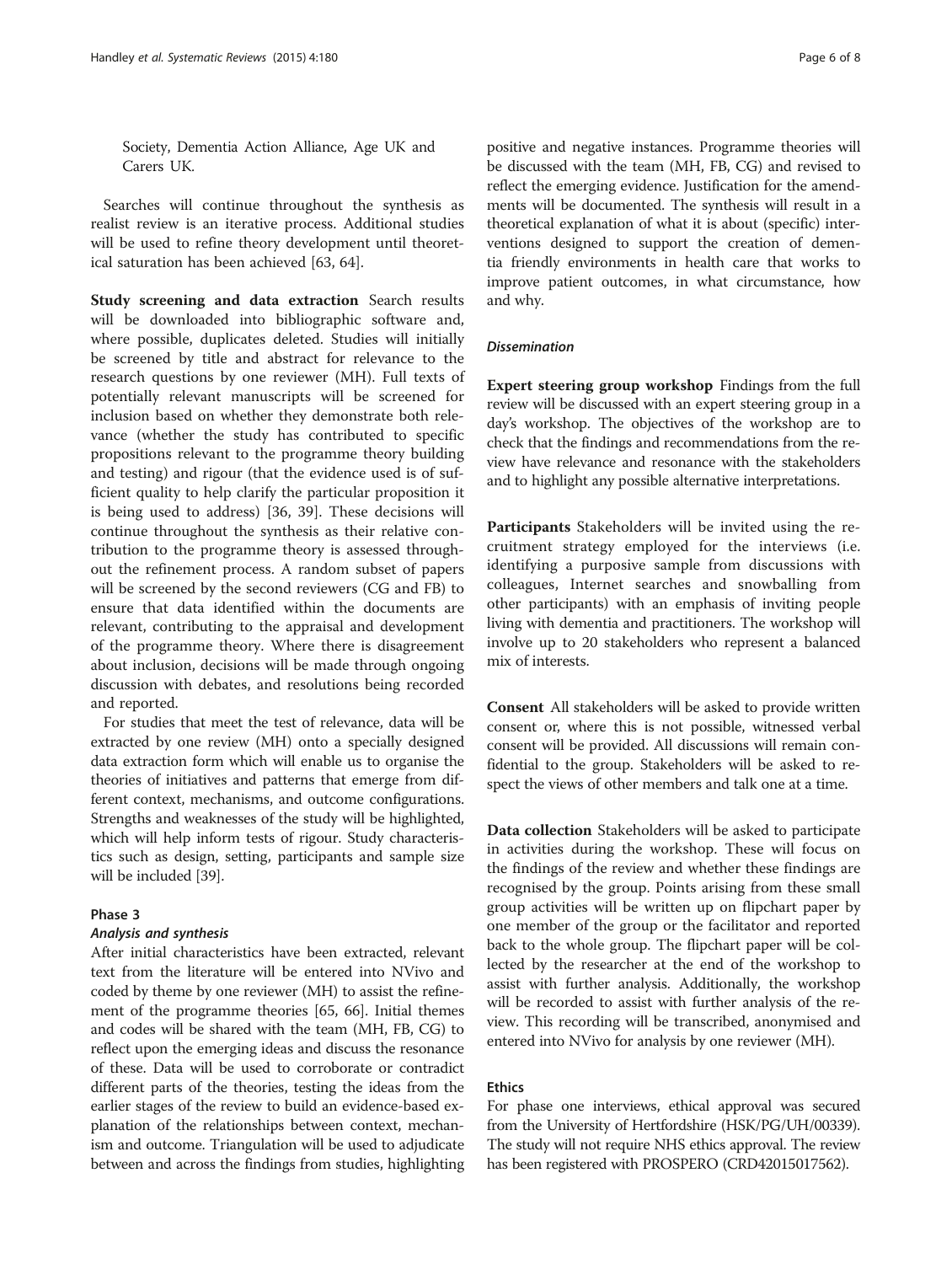### <span id="page-6-0"></span>**Discussion**

People living with dementia admitted to hospital need health-care services that consider the impact of the patient's cognitive impairment and adapt practices appropriately to provide a standard of care that is equitable to the expectations of other patients. From a range of published and other sources, the review will use a theory-driven evidence synthesis to provide testable causal inferences about what influences effective dementia-friendly interventions in hospital settings, including what enables or inhibits this process. This explanatory account of what it is that supports positive outcomes for people living with dementia and their carers during an admission to hospital will be the basis for future testing in different settings with the ultimate purpose of developing a framework that be used to develop and evaluate dementia-friendly initiatives.

#### Abbreviations

CINHAL: Cumulative Index to Nursing and Allied Health Literature; RAMESES: Realist and Meta-Narrative Evidence Synthesis.

#### Competing interests

The authors declare that they have no competing interests.

#### Authors' contributions

MH led the design and prepared the protocol as part of her PhD (University of Hertfordshire, Hertfordshire, UK). CG and FB wrote the original funding application, supervised the protocol development, critically reviewed drafts and provided substantive topic-specific and methodological input that informed the revision and refinement of the review protocol. MH and FB scoped and designed the search strategy. All authors read and approved the final manuscript.

#### Acknowledgements

The authors would like to acknowledge Paul Millac, Rosemary Phillips and Jackie Whitting of the Research Network Monitors for Alzheimer's Society and Diane Munday and Marion Cowe of the Public Involvement in Research Group (PIRg), University of Hertfordshire.

#### Funding

This study received funding from the Alzheimer's Society (grant number ALZSOC-PhD-2013-025). The views expressed in this paper are those of the authors and not necessarily those of the Alzheimer's Society.

#### Received: 21 October 2015 Accepted: 7 December 2015 Published online: 14 December 2015

#### References

- 1. Royal College of Psychiatrists. Report of the national audit of dementia care in general hospitals 2011. Royal College of Psychiatrists; London 2013.
- 2. Poblador-Plou B, Calderón-Larrañaga A, Marta-Moreno J, Hancco-Saavedra J, Sicras-Mainar A, Soljak M, et al. Comorbidity of dementia: a cross-sectional study of primary care older patients. BMC Psychiatry. 2014;14(1):84.
- 3. Bunn F, Burn A-M, Goodman C, Rait G, Norton S, Robinson L, et al. Comorbidity and dementia: a scoping review of the literature. BMC Med. 2014;12(1):192.
- Alzheimer's Society. Counting the cost: caring for people with dementia on hospital wards. London: Alzheimer's Society; 2009.
- 5. Zekry D, Herrmann F, Grandjean R, Vitale A, De Pinho M, Michel J, et al. Does dementia predict adverse hospitalization outcomes? A prospective study in aged inpatients. Int J Geriatr Psychiatry. 2009;24(3):283–91.
- Sheehan B, Lall R, Stinton C, Mitchell K, Gage H, Holland C, et al. Patient and proxy measurement of quality of life among general hospital in-patients with dementia. Aging Ment Health. 2012;16(5):603–7.
- 7. Elvish R, Burrow S, Cawley R, Harney K, Graham P, Pilling M, et al. 'Getting to Know Me': the development and evaluation of a training programme for

enhancing skills in the care of people with dementia in general hospital settings. Aging Ment Health. 2014;18(4):481–8.

- 8. Galvin JE, Kuntemeier B, Al-Hammadi N, Germino J, Murphy-White M, McGillick J. "Dementia-friendly hospitals: care not crisis": an educational program designed to improve the care of the hospitalized patient With dementia. Alzheimer Dis Assoc Disord. 2010;24(4):372.
- 9. Moyle W, Olorenshaw R, Wallis M, Borbasi S. Best practice for the management of older people with dementia in the acute care setting: a review of the literature. Int J Older People Nurs. 2008;3(2):121–30.
- 10. Benbow SM, Jolley D. Dementia: stigma and its effects. Neurodegener Dis Manag. 2012;2(2):165–72.
- 11. Swaffer K. Dementia: stigma, language, and dementia-friendly. Dementia. 2014;13(6):709–16. doi:[10.1177/1471301214548143.](http://dx.doi.org/10.1177/1471301214548143)
- 12. Waller S, Masterson A. Designing dementia-friendly hospital environments. Future Hospital J. 2015;2(1):63–8.
- 13. Alzheimer's Society. Building dementia-friendly communities: a priority for everyone. London: Alzheimer's Society; 2013.
- 14. Lin S-YL, Frances Marcus. Dementia friendly, dementia capable, and dementia positive: concepts to prepare for the future. Gerontologist. 2015:gnu122.
- 15. Royal College of Nursing. Dementia: commitment to the care of people with dementia in hospital settings. London: Royal College of Nursing; 2013.
- 16. Department of Health. Prime Minister's challenge on dementia: delivering major improvements in dementia care and research by 2015. In: Health Do, editor. London; 2012.
- 17. Bunn F, Dickinson A, Simpson C, Narayanan V, Humphrey D, Griffiths C, et al. Preventing falls among older people with mental health problems: a systematic review. BMC Nurs. 2014;13(1):4.
- 18. Orsitto G, Fulvio F, Tria D, Turi V, Venezia A, Manca C. Nutritional status in hospitalized elderly patients with mild cognitive impairment. Clin Nutr. 2009;28(1):100–2.
- 19. Bail K, Goss J, Draper B, Berry H, Karmel R, Gibson D. The cost of hospital-acquired complications for older people with and without dementia: a retrospective cohort study. BMC Health Serv Res. 2015; 15(1):91.
- 20. Sampson EL, Blanchard MR, Jones L, Tookman A, King M. Dementia in the acute hospital: prospective cohort study of prevalence and mortality. Br J Psychiatry. 2009;195(1):61–6.
- 21. Connolly S, O'Shea E. The impact of dementia on length of stay in acute hospitals in Ireland. Dementia. 2015:14(5):650-8.
- 22. Dupuis SL, Gillies J, Carson J, Whyte C, Genoe R, Loiselle L, et al. Moving beyond patient and client approaches: mobilizing 'authentic partnerships' in dementia care, support and services. Dementia. 2012;11(4):427–52.
- 23. Carers Trust. The triangle of care carers included: a guide to best practice for dementia care. London: Carers Trust; 2013.
- 24. NICE. NICE clinical guideline 42. Dementia: supporting people with dementia and their carers in health and social care. Manchester: National Institute for Health and Clinical Excellence; 2006.
- 25. Alzheimer's Society. This is me booklet. England: Alzheimer's Society; 2013. 26. Williams R. Hospital programme for dementia-specific care: using detailed observations of patients' experiences, Barbara Hodkinson developed the Butterfly Scheme to identify people with memory impairment and improve their care. She tells Ruth Williams how it works. Nurs Older People. 2011; 23(7):14–7.
- 27. Murphy J, Oliver T. The use of Talking Mats to support people with dementia and their carers to make decisions together. Health Soc Care Community. 2013;21(2):171–80.
- 28. Dewing JD, Saskia. What is the current state of care for older people with dementia in general hospitals? A literature review. Dementia. 2016;15(1): 106–24.
- 29. Holmes J, Montaňa C, Powell G, Hewison J, House A, Mason J et al. Liaison mental health services for older people: a literature review, service mapping and in-depth evaluation of service models. National Institute for Health Research Service Delivery and Organisation, 2010. [www.netscc.ac.uk/hsdr/](http://www.netscc.ac.uk/hsdr/files/project/SDO_FR_08-1504-100_V01.pdf) [files/project/SDO\\_FR\\_08-1504-100\\_V01.pdf](http://www.netscc.ac.uk/hsdr/files/project/SDO_FR_08-1504-100_V01.pdf).
- 30. Banks P, Waugh A, Henderson J, Sharp B, Brown M, Oliver J, et al. Enriching the care of patients with dementia in acute settings? The Dementia Champions Programme in Scotland. Dementia (London, England). 2014; 13(6):717–36. doi[:10.1177/1471301213485084.](http://dx.doi.org/10.1177/1471301213485084)
- 31. Teodorczuk A, Mukaetova-Ladinska E, Corbett S, Welfare M. Learning about the patient: an innovative interprofessional dementia and delirium education programme. Clin Teach. 2014;11(7):497–502. doi:[10.1111/tct.12203](http://dx.doi.org/10.1111/tct.12203).